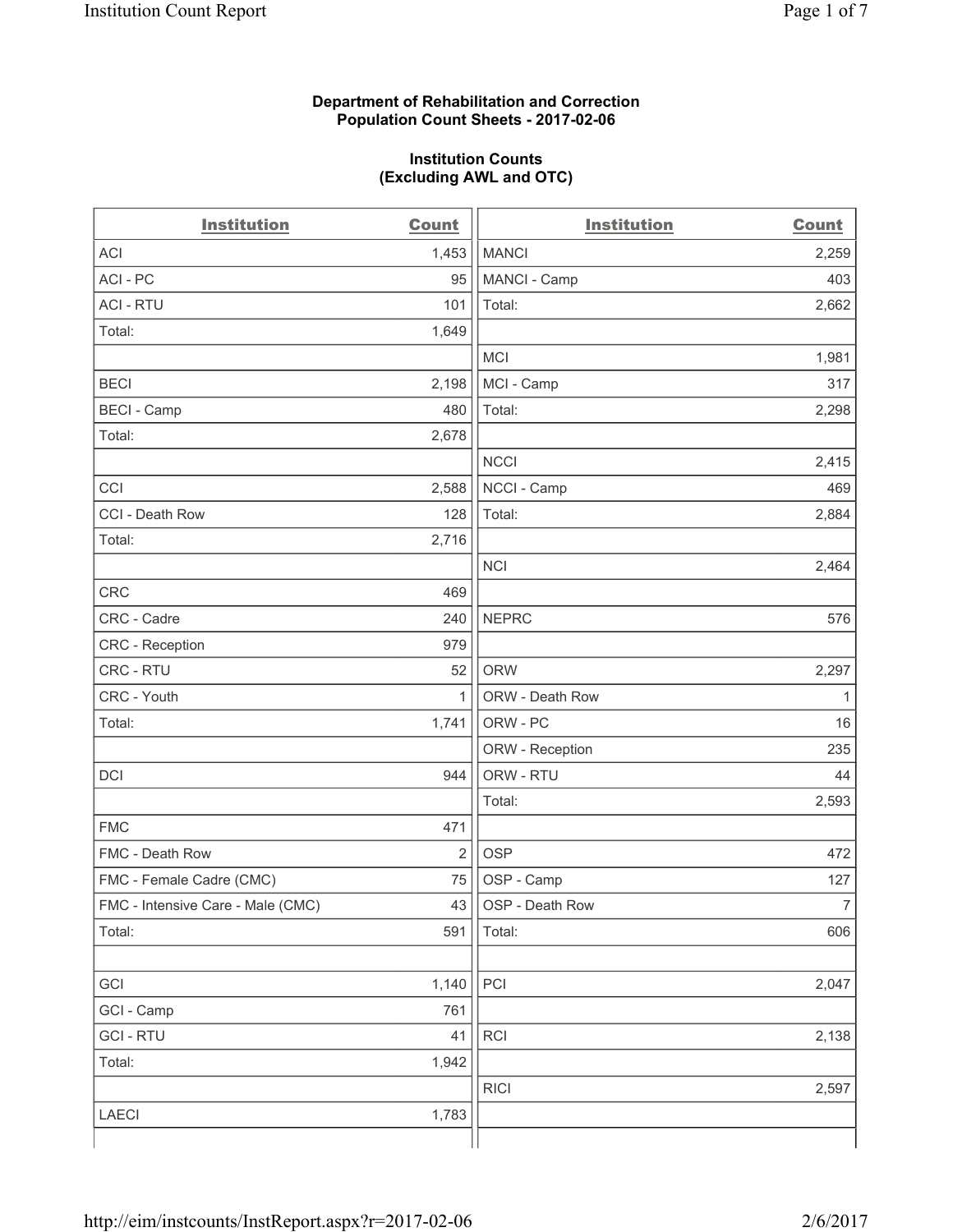|                          |       | SCI            |                          | 2,062  |
|--------------------------|-------|----------------|--------------------------|--------|
| LECI                     | 2,078 |                |                          |        |
| LECI - Camp              | 183   | SOCF           |                          | 1,176  |
| Total:                   | 2,261 | SOCF - RTU     |                          | 58     |
|                          |       | Total:         |                          | 1,234  |
| LOCI                     | 2,261 |                |                          |        |
|                          |       | <b>TCI</b>     |                          | 1,082  |
| LORCI                    | 232   | TCI - Camp     |                          | 428    |
| LORCI - Cadre            | 151   | Total:         |                          | 1,510  |
| <b>LORCI - Reception</b> | 1,018 |                |                          |        |
| Total:                   | 1,401 | <b>TOCI</b>    |                          | 1,019  |
|                          |       | TOCI - PC      |                          | 99     |
| <b>MACI</b>              | 1,072 | Total:         |                          | 1,118  |
| MACI - Minimum           | 1,264 |                |                          |        |
| Total:                   | 2,336 | <b>WCI</b>     |                          | 1,171  |
|                          |       | <b>WCI-RTU</b> |                          | 87     |
|                          |       | Total:         |                          | 1,258  |
|                          |       |                |                          |        |
|                          |       |                | <b>Total Population:</b> | 50,350 |

\* The Total Population includes 30 Offenders with Reason Codes 30 & 31. \*\* The Total Population includes 40 Offenders with Reason Code 0A.

| (Include AWL and Exclude OTC) |                   |             |            |               |              |  |
|-------------------------------|-------------------|-------------|------------|---------------|--------------|--|
| <b>Security Level</b>         |                   | <b>Body</b> | <b>AWL</b> | <u>(-OTC)</u> | <b>Total</b> |  |
| Total Level 5                 |                   | 100         | 3          |               | 102          |  |
| <b>Total Level 4</b>          |                   | 1,982       | 24         | 21            | 1,985        |  |
| <b>Total Level 3</b>          |                   | 11,747      | 141        | 116           | 11,772       |  |
| Total Level 2                 |                   | 16,247      | 222        | 156           | 16,313       |  |
| Total Level 1                 |                   | 15,847      | 192        | 91            | 15,948       |  |
| <b>Total Death Row</b>        |                   | 138         |            | $\Omega$      | 139          |  |
|                               | <b>Total Male</b> | 46,061      | 583        | 385           | 46,259       |  |

# **Male Population by Security Level**

## **Female Population by Institution (Include AWL and Exclude OTC)**

| <b>Institution</b>       | <b>Body</b> | <b>AWL</b> | $(-OTC)$ | <b>Total</b> |
|--------------------------|-------------|------------|----------|--------------|
| <b>DCI</b>               | 944         | 10         | 6        | 948          |
| <b>FMC</b>               | 21          |            |          | 23           |
| FMC - Female Cadre (CMC) | 75          |            |          | 75           |
| <b>NEPRC</b>             | 576         | 13         | 3        | 586          |
| <b>ORW</b>               | 2,297       | 48         | 31       | 2,314        |
|                          |             |            |          |              |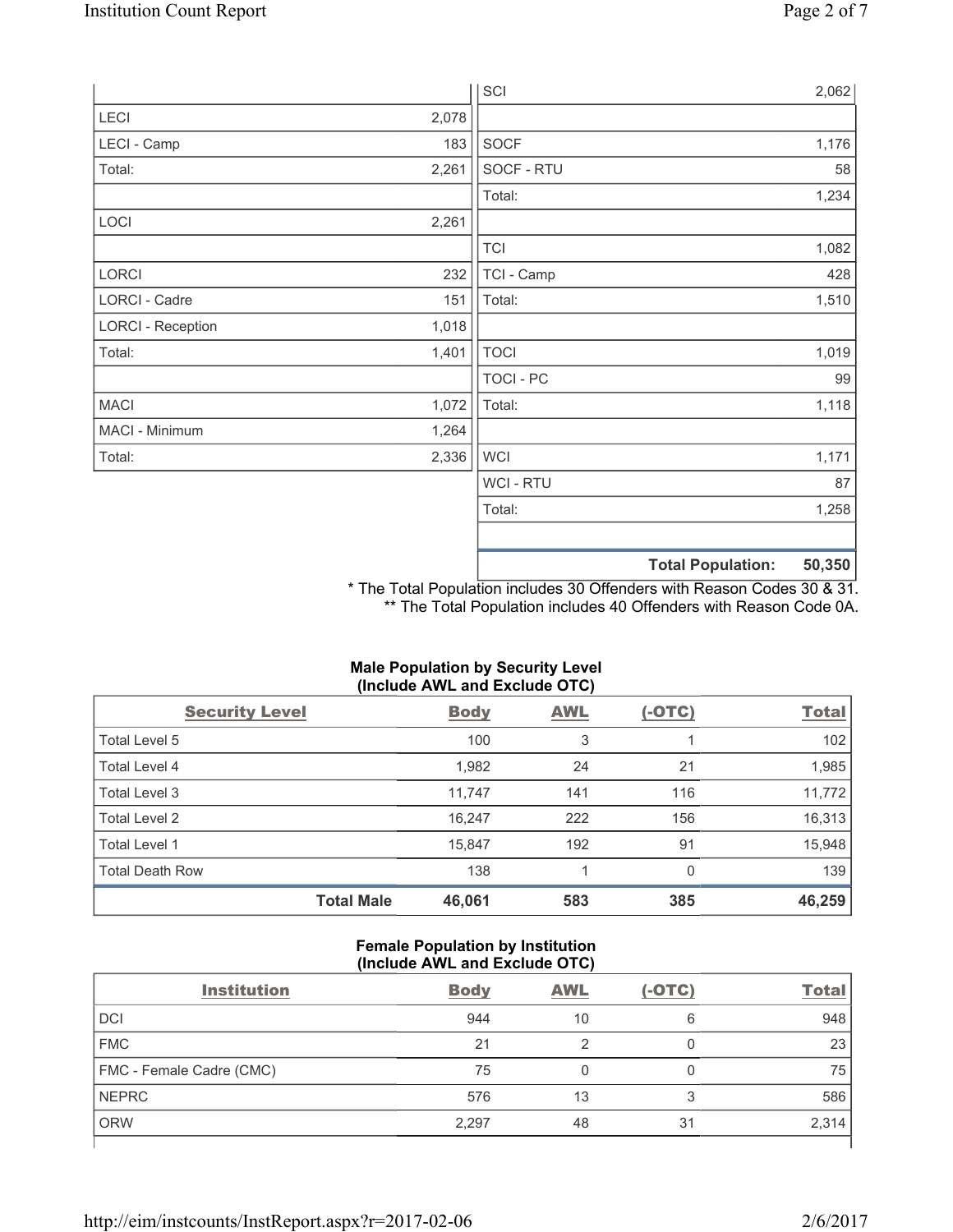| <b>ORW</b> - Death Row |                          |        | 0   |     |        |
|------------------------|--------------------------|--------|-----|-----|--------|
| ORW - PC               |                          | 16     | 0   |     | 16     |
| ORW - Reception        |                          | 235    | 0   |     | 235    |
| ORW - RTU              |                          | 44     | 0   |     | 44     |
|                        | <b>Total Female</b>      | 4,209  | 73  | 40  | 4,242  |
|                        |                          |        |     |     |        |
|                        | <b>Total Population:</b> | 50,270 | 656 | 425 | 50,501 |

#### **Male Population by Institution: Security Level 5 (Include AWL and Exclude OTC)**

|             | <b>Institution</b>   | <b>Body</b> | <b>AWL</b> | $(-OTC)$ | <b>Total</b> |
|-------------|----------------------|-------------|------------|----------|--------------|
| <b>BECI</b> |                      |             |            |          |              |
| <b>OSP</b>  |                      | 96          |            |          | 96           |
| <b>SOCF</b> |                      |             |            |          |              |
| SOCF - RTU  |                      |             |            |          |              |
| <b>TOCI</b> |                      |             |            |          |              |
|             | <b>Total Level 5</b> | 100         |            |          | 102          |

## **Male Population by Institution: Security Level 4 (Include AWL and Exclude OTC)**

| <b>Institution</b>       | <b>Body</b>               | <b>AWL</b>          | $(-OTC)$            | <b>Total</b>   |
|--------------------------|---------------------------|---------------------|---------------------|----------------|
| ACI                      | 7                         | $\mathbf 0$         | 0                   | 7              |
| CCI                      | 5                         | $\mathsf 0$         | $\mathsf 0$         | $\sqrt{5}$     |
| CRC                      | 11                        | $\mathsf 0$         | $\mathsf{O}\xspace$ | 11             |
| CRC - Reception          | $\,6\,$                   | $\mathsf{O}\xspace$ | 0                   | $\,6\,$        |
| CRC - RTU                | 1                         | $\mathbf 0$         | $\mathsf 0$         | 1              |
| GCI                      | $\ensuremath{\mathsf{3}}$ | $\mathbf 0$         | 0                   | $\sqrt{3}$     |
| LECI                     | 17                        | $\mathbf 0$         | $\mathbf 0$         | 17             |
| LORCI                    | 6                         | $\overline{2}$      | $\overline{2}$      | $\,6\,$        |
| <b>LORCI - Reception</b> | $\overline{2}$            | $\mathsf{O}\xspace$ | $\mathbf 0$         | $\overline{2}$ |
| <b>MACI</b>              | 30                        | $\mathbf 0$         | $\mathsf 0$         | 30             |
| <b>MANCI</b>             | 38                        | $\mathbf{1}$        | 1                   | 38             |
| <b>NCCI</b>              | 5                         | $\mathbf 0$         | 0                   | $\sqrt{5}$     |
| <b>OSP</b>               | 374                       | $\,$ 3 $\,$         | $\mathfrak{S}$      | 374            |
| RCI                      | 23                        | $\mathbf 0$         | $\mathsf 0$         | 23             |
| <b>RICI</b>              | $\overline{7}$            | $\mathbf 0$         | $\mathbf 0$         | $\overline{7}$ |
| SCI                      | $\overline{2}$            | $\mathbf 0$         | $\mathsf 0$         | 2              |
| <b>SOCF</b>              | 1,156                     | 14                  | 13                  | 1,157          |
| SOCF - RTU               | 53                        | $\mathsf{O}\xspace$ | $\mathsf{O}\xspace$ | 53             |
| <b>TCI</b>               | $\overline{2}$            | 0                   | 0                   | $\sqrt{2}$     |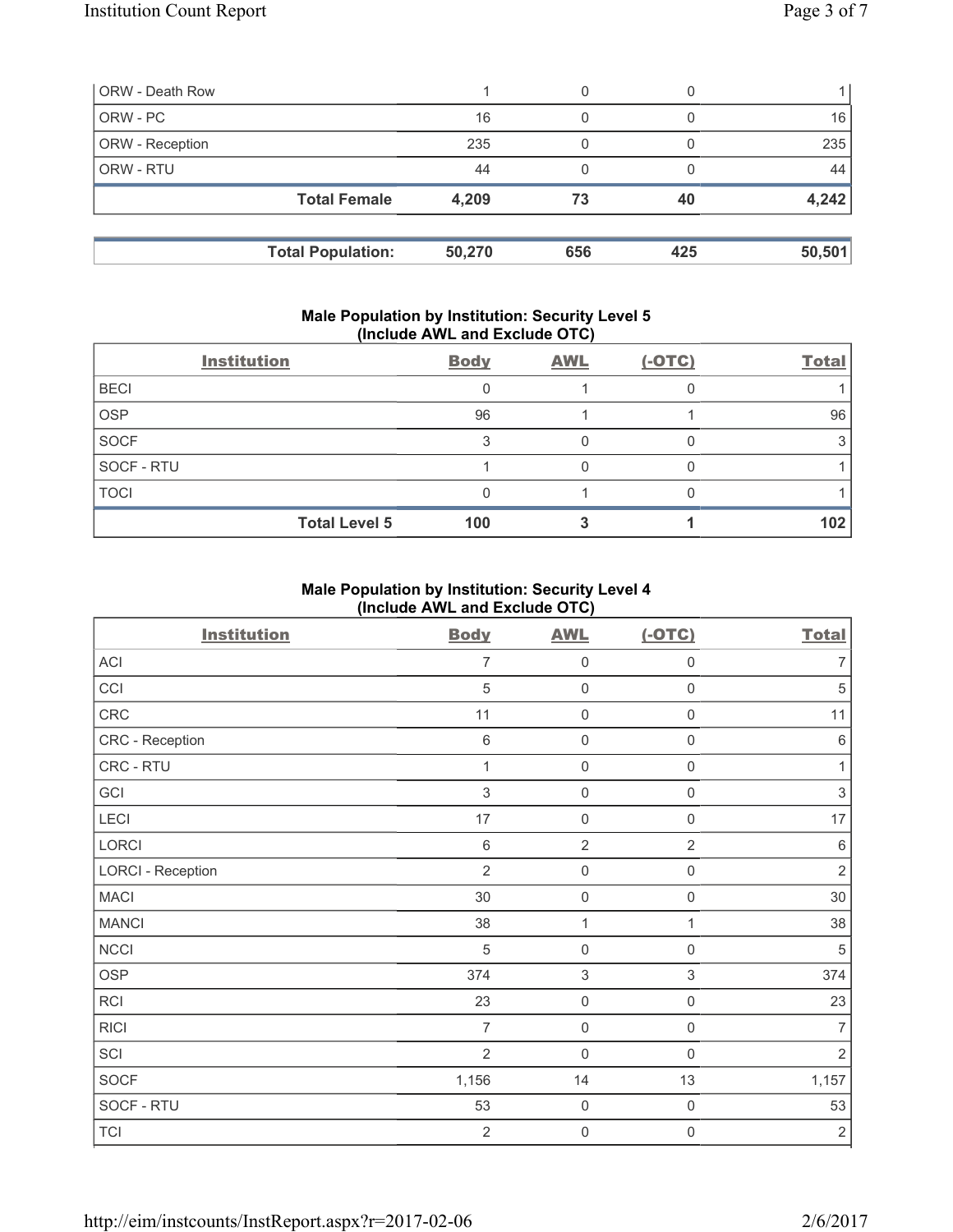|                | <b>Total Level 4</b> | 1,982 | 24 | 21 | 1,985 |
|----------------|----------------------|-------|----|----|-------|
| <b>WCI-RTU</b> |                      |       |    |    |       |
| <b>WCI</b>     |                      | 17    |    |    |       |
| TOCI - PC      |                      | 19    |    |    | 19    |
| <b>TOCI</b>    |                      | 196   |    |    | 198   |

#### **Male Population by Institution: Security Level 3 (Include AWL and Exclude OTC)**

| <b>Institution</b>                | <b>Body</b>    | <b>AWL</b>          | $(-OTC)$                  | <b>Total</b>              |
|-----------------------------------|----------------|---------------------|---------------------------|---------------------------|
| <b>ACI</b>                        | 25             | $\mathbf 1$         | $\mathbf{1}$              | 25                        |
| <b>BECI</b>                       | $\overline{2}$ | $\mathsf{O}\xspace$ | $\mathsf 0$               | $\mathbf 2$               |
| CCI                               | $\overline{2}$ | $\mathsf{O}\xspace$ | $\mathsf 0$               | $\overline{2}$            |
| CRC                               | 85             | $\sqrt{5}$          | $\ensuremath{\mathsf{3}}$ | 87                        |
| CRC - Cadre                       | 145            | $\mathsf{O}\xspace$ | $\mathsf 0$               | 145                       |
| CRC - Reception                   | 554            | 17                  | 12                        | 559                       |
| CRC - RTU                         | 50             | $\mathsf{O}\xspace$ | $\mathsf 0$               | 50                        |
| CRC - Youth                       | $\mathbf{1}$   | $\mathbf{1}$        | $\mathbf{1}$              | 1                         |
| <b>FMC</b>                        | 3              | $\mathsf{O}\xspace$ | $\mathsf 0$               | $\ensuremath{\mathsf{3}}$ |
| FMC - Intensive Care - Male (CMC) | $\sqrt{3}$     | $\mathsf{O}\xspace$ | $\mathsf{O}\xspace$       | $\mathsf 3$               |
| <b>LAECI</b>                      | $\mathbf{1}$   | $\mathsf{O}\xspace$ | $\mathsf 0$               | $\mathbf{1}$              |
| LECI                              | 1,986          | $\overline{4}$      | $\ensuremath{\mathsf{3}}$ | 1,987                     |
| LECI - Camp                       | $\mathbf{1}$   | $\mathsf 0$         | $\mathsf{O}\xspace$       | 1                         |
| LOCI                              | $\mathbf{1}$   | $\mathbf 0$         | $\mathsf 0$               | 1                         |
| LORCI                             | 69             | 30                  | 28                        | 71                        |
| <b>LORCI - Cadre</b>              | 96             | 1                   | $\mathsf{O}\xspace$       | 97                        |
| <b>LORCI - Reception</b>          | 628            | $\mathbf 1$         | $\mathbf{1}$              | 628                       |
| <b>MACI</b>                       | 978            | $\,8\,$             | $\sqrt{5}$                | 981                       |
| <b>MANCI</b>                      | 2,176          | 25                  | 24                        | 2,177                     |
| MCI                               | $\mathbf{1}$   | $\mathsf{O}\xspace$ | $\mathsf{O}\xspace$       | $\mathbf{1}$              |
| <b>NCCI</b>                       | $\overline{2}$ | 1                   | $\mathbf{1}$              | $\overline{2}$            |
| <b>NCI</b>                        | $\sqrt{5}$     | $\mathsf 0$         | $\mathsf 0$               | $\overline{5}$            |
| PCI                               | 34             | $\mathbf{1}$        | $\mathsf 0$               | 35                        |
| <b>RCI</b>                        | 1,898          | 22                  | 17                        | 1,903                     |
| <b>RICI</b>                       | $\overline{4}$ | $\mathsf{O}\xspace$ | $\mathsf{O}\xspace$       | $\overline{4}$            |
| SCI                               | $\mathbf{1}$   | $\mathsf{O}\xspace$ | $\mathsf{O}\xspace$       | 1                         |
| SOCF                              | 16             | $\mathsf{O}\xspace$ | $\mathsf{O}\xspace$       | 16                        |
| SOCF - RTU                        | $\overline{4}$ | $\mathsf{O}\xspace$ | $\mathsf 0$               | $\overline{4}$            |
| <b>TCI</b>                        | 1,024          | $11$                | $\boldsymbol{9}$          | 1,026                     |
| TCI - Camp                        | $\mathbf{1}$   | $\mathsf{O}\xspace$ | $\mathsf{O}\xspace$       | $\mathbf{1}$              |
| <b>TOCI</b>                       | 663            | $\,$ 5 $\,$         | $\ensuremath{\mathsf{3}}$ | 665                       |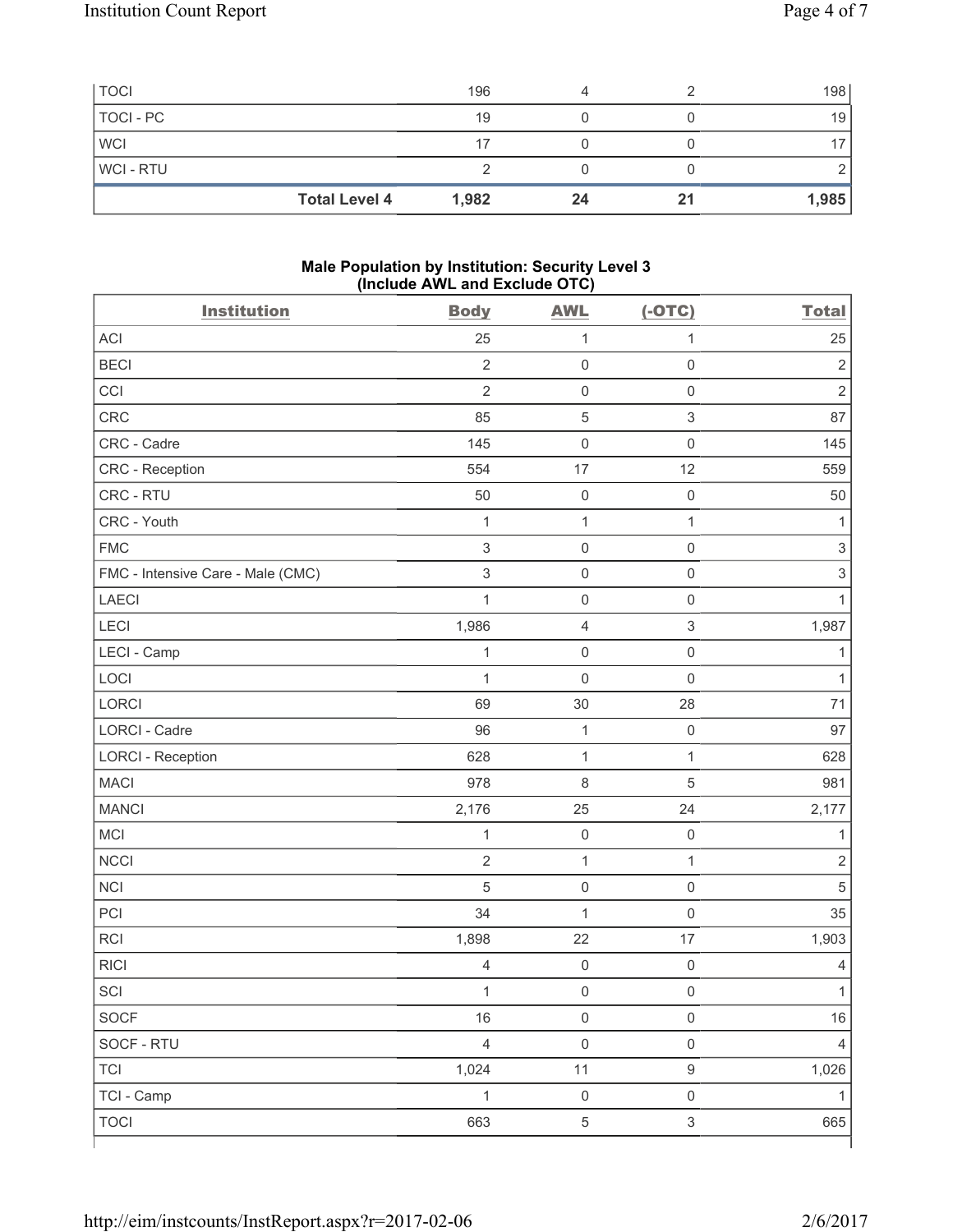| TOCI - PC      |                      | 79     |     |     | 79     |
|----------------|----------------------|--------|-----|-----|--------|
| <b>WCI</b>     |                      | 1.127  |     |     | 1,127  |
| <b>WCI-RTU</b> |                      | 82     |     |     | 82     |
|                | <b>Total Level 3</b> | 11,747 | 141 | 116 | 11,772 |

#### **Male Population by Institution: Security Level 2 (Include AWL and Exclude OTC)**

| <b>Institution</b>                | <b>Body</b>    | <b>AWL</b>          | $(-OTC)$            | <b>Total</b>   |
|-----------------------------------|----------------|---------------------|---------------------|----------------|
| <b>ACI</b>                        | 739            | $\overline{7}$      | $\mathsf 3$         | 743            |
| ACI-PC                            | 94             | $\mathsf{O}\xspace$ | $\mathsf{O}\xspace$ | 94             |
| <b>ACI - RTU</b>                  | 71             | $\mathsf 0$         | $\mathsf 0$         | 71             |
| <b>BECI</b>                       | 1,414          | 17                  | 12                  | 1,419          |
| CCI                               | 1,832          | 17                  | 12                  | 1,837          |
| CRC                               | 208            | $\mathbf{1}$        | $\mathbf{1}$        | 208            |
| CRC - Cadre                       | 95             | $\mathsf{O}\xspace$ | $\mathsf 0$         | 95             |
| CRC - Reception                   | 273            | $\,8\,$             | $\overline{7}$      | 274            |
| CRC - RTU                         | $\mathbf{1}$   | $\mathsf{O}\xspace$ | $\mathsf 0$         | 1              |
| <b>FMC</b>                        | 10             | $\mathsf 0$         | $\mathsf 0$         | 10             |
| FMC - Intensive Care - Male (CMC) | 17             | $\mathsf{O}\xspace$ | $\mathsf 0$         | 17             |
| GCI                               | 626            | $\overline{7}$      | $\overline{4}$      | 629            |
| <b>GCI-RTU</b>                    | 30             | $\mathsf 0$         | $\mathsf 0$         | 30             |
| <b>LAECI</b>                      | 1,119          | 15                  | 14                  | 1,120          |
| LECI                              | 65             | $\mathbf 0$         | $\mathsf 0$         | 65             |
| LOCI                              | 1,228          | 13                  | 10                  | 1,231          |
| LORCI                             | 121            | 30                  | 27                  | 124            |
| LORCI - Cadre                     | 47             | $\mathsf{O}\xspace$ | $\mathsf 0$         | 47             |
| <b>LORCI - Reception</b>          | 256            | $\mathsf{O}\xspace$ | $\mathsf 0$         | 256            |
| <b>MACI</b>                       | 64             | $\mathsf 0$         | $\mathsf 0$         | 64             |
| <b>MANCI</b>                      | 19             | $\mathbf{1}$        | 1                   | 19             |
| MCI                               | 1,477          | 23                  | 15                  | 1,485          |
| MCI - Camp                        | $\overline{2}$ | $\mathbf 0$         | $\mathbf 0$         | $\overline{2}$ |
| <b>NCCI</b>                       | 1,433          | 16                  | 12                  | 1,437          |
| <b>NCI</b>                        | 1,693          | 21                  | 12                  | 1,702          |
| $\sf{PCI}$                        | 671            | 13                  | $\overline{4}$      | 680            |
| RCI                               | 217            | $\mathbf{1}$        | $\mathsf 0$         | 218            |
| <b>RICI</b>                       | 1,515          | 23                  | 15                  | 1,523          |
| SCI                               | 867            | $\boldsymbol{9}$    | $\overline{7}$      | 869            |
| <b>TCI</b>                        | 14             | $\mathsf 0$         | $\mathsf 0$         | 14             |
| <b>TOCI</b>                       | $\mathbf{1}$   | $\mathsf 0$         | $\mathsf 0$         | 1              |
| <b>TOCI - PC</b>                  | $\mathbf{1}$   | $\mathsf{O}\xspace$ | $\mathsf{O}\xspace$ | 1              |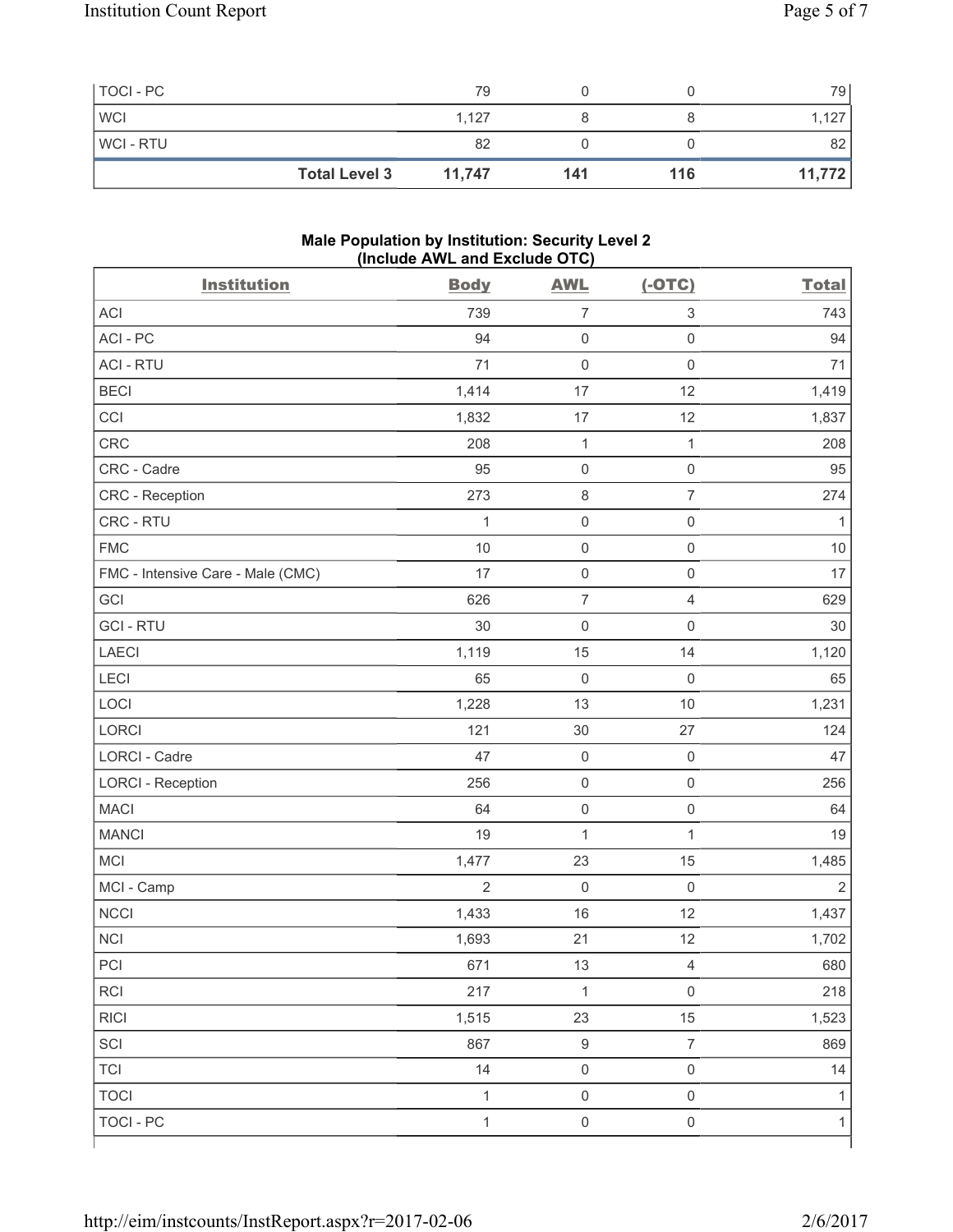| <b>WCI</b>     |                      | 26     |     |     | 26     |
|----------------|----------------------|--------|-----|-----|--------|
| <b>WCI-RTU</b> |                      |        |     |     |        |
|                | <b>Total Level 2</b> | 16,247 | 222 | 156 | 16,313 |

# **Male Population by Institution: Security Level 1 (Include AWL and Exclude OTC)**

| <b>Institution</b>                | <b>Body</b> | <b>AWL</b>                | $(-OTC)$            | <b>Total</b>   |
|-----------------------------------|-------------|---------------------------|---------------------|----------------|
| <b>ACI</b>                        | 682         | $\boldsymbol{9}$          | $\overline{2}$      | 689            |
| ACI-PC                            | 1           | $\mathsf 0$               | $\mathbf 0$         | 1              |
| <b>ACI - RTU</b>                  | 30          | $\mathsf{O}\xspace$       | $\mathbf 0$         | 30             |
| <b>BECI</b>                       | 781         | 19                        | $\mathsf g$         | 791            |
| <b>BECI - Camp</b>                | 480         | $\mathsf 0$               | $\mathbf 0$         | 480            |
| CCI                               | 748         | $\overline{7}$            | $\sqrt{5}$          | 750            |
| <b>CRC</b>                        | 99          | $\sqrt{2}$                | $\sqrt{2}$          | 99             |
| CRC - Reception                   | 141         | $\overline{7}$            | $\,6\,$             | 142            |
| <b>FMC</b>                        | 436         | 4                         | $\mathsf{O}\xspace$ | 440            |
| FMC - Intensive Care - Male (CMC) | 23          | $\mathbf 0$               | $\mathbf 0$         | 23             |
| GCI                               | 511         | 15                        | $\sqrt{5}$          | 521            |
| GCI - Camp                        | 761         | $\mathsf{O}\xspace$       | $\mathsf 0$         | 761            |
| <b>GCI-RTU</b>                    | 11          | $\mathsf{O}\xspace$       | $\mathbf 0$         | 11             |
| <b>LAECI</b>                      | 663         | $\,6\,$                   | 3                   | 666            |
| LECI                              | 10          | $\mathsf 0$               | $\mathbf 0$         | 10             |
| LECI - Camp                       | 182         | $\mathsf 0$               | $\mathbf 0$         | 182            |
| LOCI                              | 1,032       | $\ensuremath{\mathsf{3}}$ | $\mathbf 0$         | 1,035          |
| <b>LORCI</b>                      | 35          | $\boldsymbol{9}$          | 8                   | 36             |
| <b>LORCI - Cadre</b>              | 8           | $\mathsf 0$               | $\mathbf 0$         | 8              |
| <b>LORCI - Reception</b>          | 132         | $\mathsf 0$               | $\mathbf 0$         | 132            |
| MACI - Minimum                    | 1,264       | $\overline{7}$            | $\overline{4}$      | 1,267          |
| <b>MANCI</b>                      | 26          | $\,6\,$                   | $\sqrt{2}$          | 30             |
| MANCI - Camp                      | 403         | $\mathbf 1$               | $\mathbf{1}$        | 403            |
| <b>MCI</b>                        | 502         | 11                        | 5                   | 508            |
| MCI - Camp                        | 315         | $\mathsf 0$               | $\mathsf 0$         | 315            |
| NCCI                              | 975         | 15                        | $\overline{7}$      | 983            |
| NCCI - Camp                       | 469         | $\mathsf{O}\xspace$       | $\mathsf{O}\xspace$ | 469            |
| <b>NCI</b>                        | 765         | $\overline{4}$            | $\mathsf 3$         | 766            |
| <b>OSP</b>                        | $\sqrt{2}$  | $\mathbf 2$               | $\overline{2}$      | $\overline{2}$ |
| OSP - Camp                        | 127         | $\mathbf 1$               | $\mathbf 1$         | 127            |
| PCI                               | 1,342       | 27                        | $10$                | 1,359          |
| RICI                              | 1,071       | 14                        | $\,8\,$             | 1,077          |
| SCI                               | 1,190       | $10$                      | $\mathbf{1}$        | 1,199          |